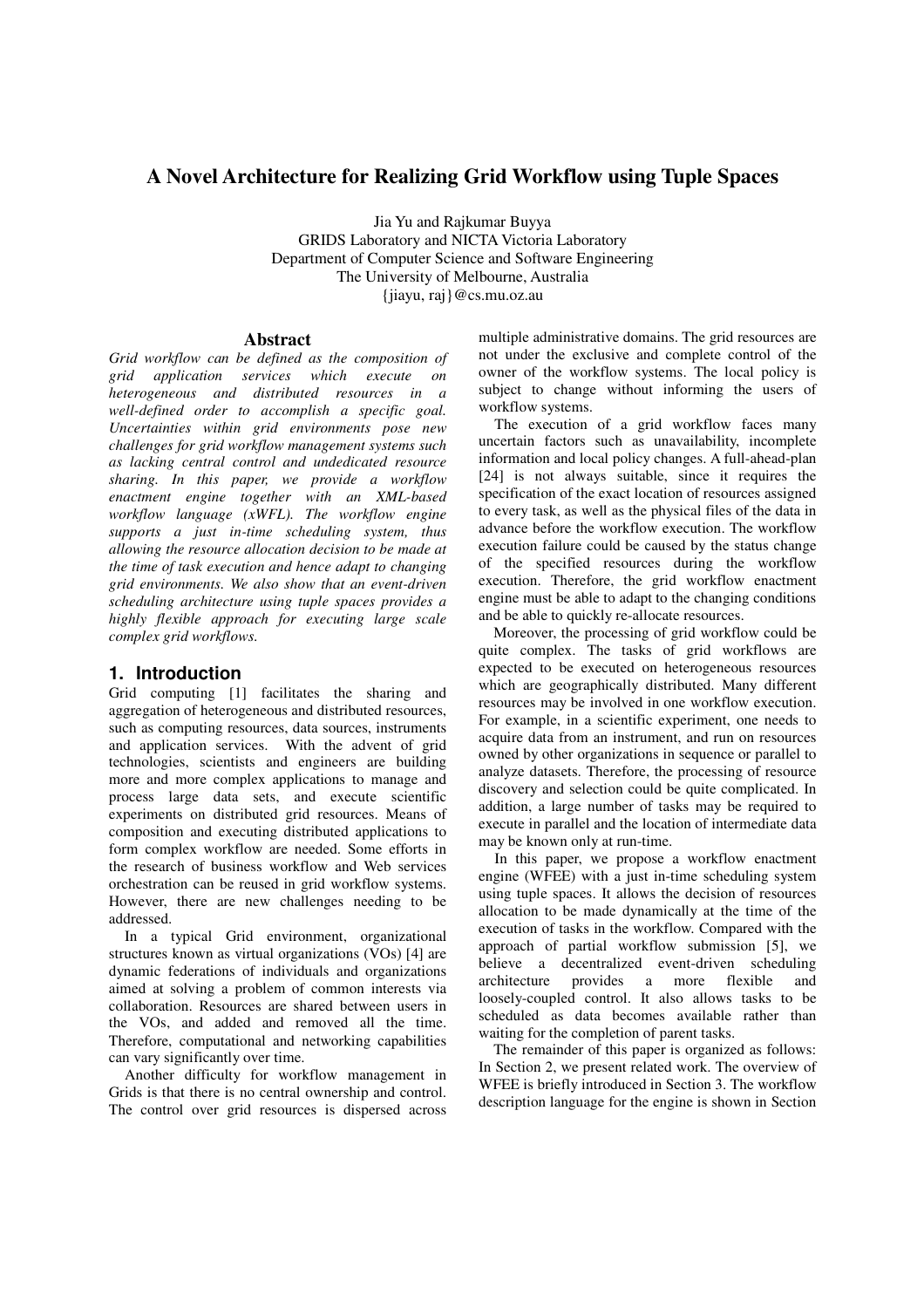4. The mapping of applications approach for resource discovery in VOs is discussed in Section 5. Detailed design of the scheduling system is described in Section 6. Section 7 shows the implementation of WFEE. Experiments and result discussion are presented in Section 8. We conclude in Section 9 with discussion of future work.

### **2. Related Work**

Our workflow engine is an independent workflow execution system and takes advantage of various middleware services such as security, grid resource access, file movement and replica management services provided by the Globus middleware [6], and parametric application execution provided by the Gridbus Broker [7] and VO directory service provided by the Grid Market Directory (GMD) [8].

Many efforts toward grid workflow management have been made. DAGMan [9] was developed to schedule jobs to Condor system in an order represented by a DAG and to process them. With the integration of Chimera [10], Pegasus [5] map and execute complex workflow based on full-ahead-planning. In Pegasus, a workflow can be generated from metadata description of the desired data product using AI-based planning technologies. The Taverna project [11] has developed a tool for the composition and enactment of bioinformatics workflow for the life science community. The tool provides a graphical user interface for the composition of workflows. Other workflow projects in the grid context include ScyFlow [12], GridFlow[2], Unicore[13], ICENI[14], GridAnt[15] and Triana [29].

Compared with the work listed above, we provide a decentralized, just in-time, meta-scheduling system which enables workflow resources to be discovered and reallocated at run-time. Another feature of our WFEE is to schedule tasks immediately after the availability of required input data rather than waiting for the complete execution of all tasks in the parents' hierarchy.

There are a number of projects[16][17] focused on developing a grid workflow language. In addition, many efforts on the composition of Web services [18] can also be complementary to the development of grid workflow management systems. The main aim of our workflow language is to support parameterization [19], which is important to scientific applications.

# **3. Overview of Workflow Enactment Engine**

The architecture of our workflow enactment engine (WFEE) and its relationship with other components in the Grid infrastructure are shown in Figure 1.

Workflow applications such as scientific application portals, submit task definitions along with their dependencies in the form of the workflow language as well as QoS requirements to WFEE. WFEE schedules tasks through grid middleware on the grid resources.



Figure1. The Architecture of WFEE.

The key components of WFEE are: workflow submission, workflow language parser, resource discovery, dispatcher, data movement and workflow scheduler.

- Workflow submission accepts workflow enactment requests from planner level applications.
- Workflow language parser converts workflow description from XML format into Java objects, *Task*, *Parameter* and *DataConstraint* (workflow dependency) which can be accessed by workflow scheduler.
- Resource discovery is intended to query grid information services such as Globus MDS [6], GMD and replica catalogs, to locate suitable resources for the tasks.
- There are several types of middleware used for Grids such as Globus 2 GRAM [6] , Web services [20] and OGSI[21]. Grid resources may be connected by different middleware. WFEE had been designed to support different middleware by creating dispatchers for each middleware to support its interaction with resources.
- Data movement system enables data transfer between grid nodes by using HTTP and GridFTP [22] protocols.
- Workflow scheduler is the central component in WFEE. It interacts with *resource discovery* to find suitable grid resources at run time; it locates a task on resources by using the dispatcher component; it controls input data transference between task execution nodes through *data movement*.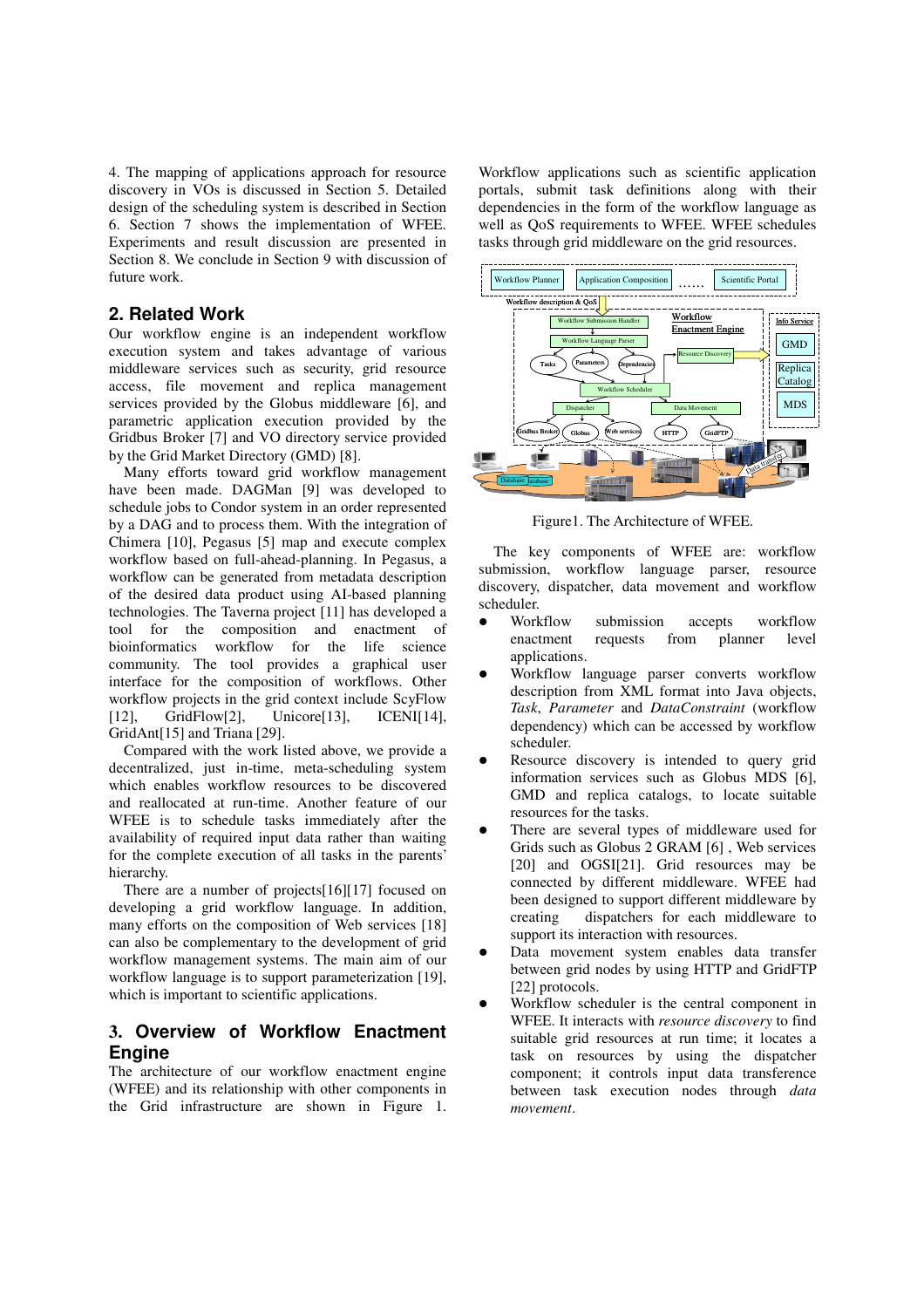### **4. Workflow Language and Structure**

In order to allow users to describe tasks and their dependencies, we defined a simple and flexible XML-based workflow language (xWFL). The workflow language provides the means to build new applications by linking standalone applications.

Our workflow description expressed in XML format, and its structure is shown in Figure 2. It consists of three parts, namely parameter definitions, task definitions and data link definitions.



Figure 2. The Structure of Workflow Language.

#### **4.1 Parameters**

Supporting parameterization in the workflow language is very important for scientific applications. It enables scientists to do experiments on different parameters easily by changing the value of parameters without being concerned about the detailed workflow description. Multiple parameters types such as single, range, select, random, file and multi-files need to be supported. An example for a single parameter type and a range parameter type is given below:



#### **4.2 Tasks**

Basically, <tasks> is a set of tasks that are to be executed. Our workflow language supports both abstract workflow and concrete workflow. As shown in the Figure 2, host and accesspoint are optional. That is the user or higher workflow planner, can either specify the location of a particular resource providing required

application services or leave it to the engine to identify their providers dynamically at run-time. In the below example, task A executes dock.exe program on host *services.gridbus.com* in the directory */services* and executable *dock* has two input I/O ports: port0 (a file) and port1 (a parameter value). The example shows task A only has one output named port2.

```
<tasks>
<task name= "A">
  <executable>
     <name>dock</name>
     <host>services.gridbus.com</host>
     <accesspoint type= "GlobusGram">/dock.exe</accesspoint>
     <input>
       <port0 type= "file" url= "http://www.gridbus.org/
                          datacenter/dock.in">dock.in</port0>
        <port1 type= "msg">$time_base_value</port1>
     \langleinput\rangle<output>
       <port2 type= "file">dock.out</port2>
     </output>
  </executable>
     …..
\epsilon/task\geq
```
# **4.3 Data Links**

</tasks>

### Data link is used to specify the data flow of the tasks. Below example is the data flow description of Figure 3. The inputs of task B and task C rely on the output of A. The task A's output needs to be transferred to the node on which task B and task C are executed. Input could

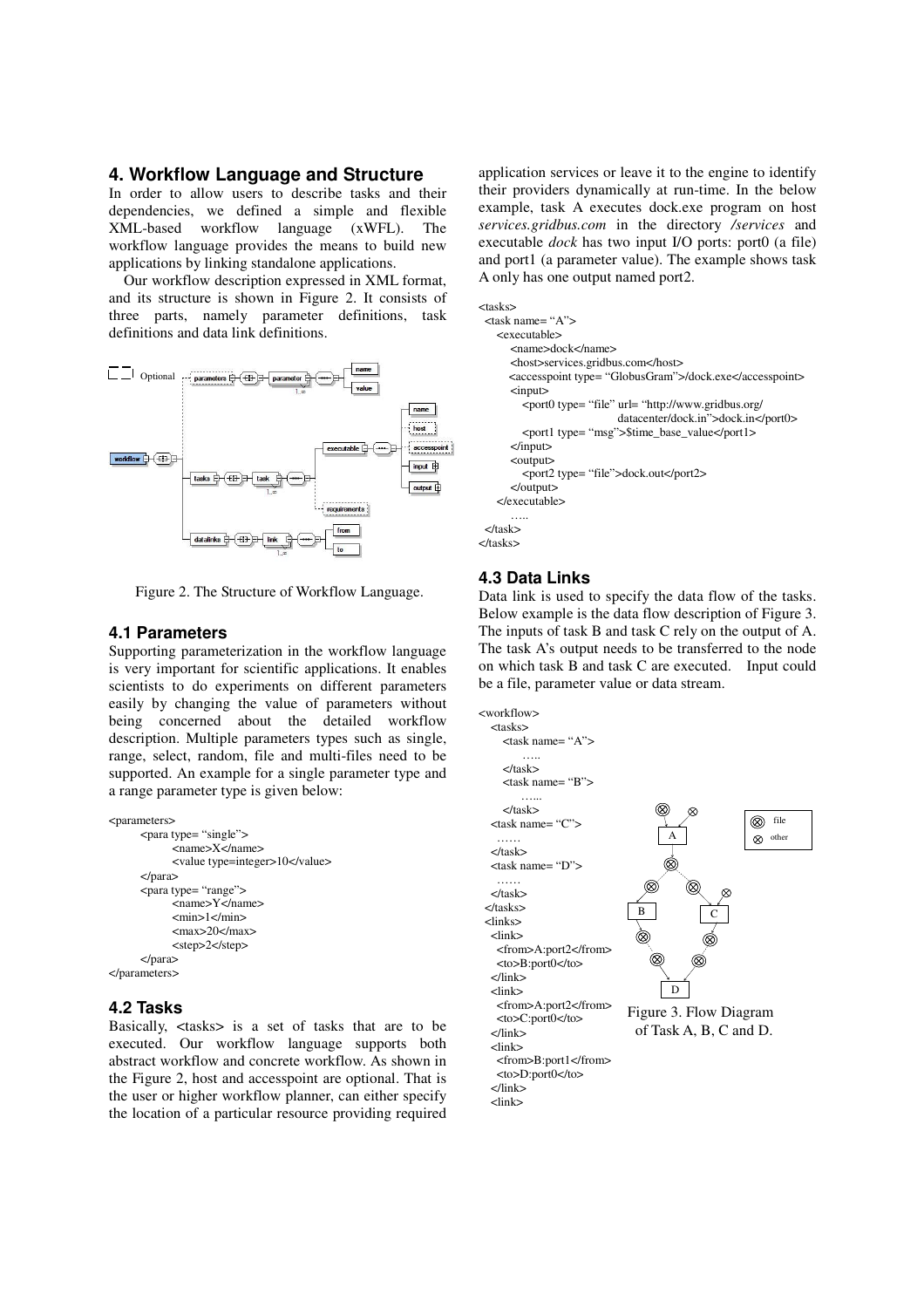<from>C:port2</from>  $\epsilon$ to>D:port1 $\epsilon$ /to> </link> </links> </workflow>

# **5. Mapping of Applications**

In our previous work [7], we have set up a directory service called GMD which allows resource providers to register themselves as service providers to a VO and publish their services along with the price. In order to support more broad services discovery, we had extended GMD by providing Middleware Type and Grid Application Model (GAM) publication, and allowed providers to publish additional properties of the services such as assess location.

In a grid environment, many services, which have same functionality and user interaction, may be provided by different organizations. Also, a service may be replicated and deployed in many locations. From the user's point of view, it is better to use a service that offers a higher performance at a lower price. Therefore, a method is needed to allow users to find replicated services easily. We have created Grid Application Model (GAM) which is derived from tModel in UDDI [22]. A GAM is a set of specifications and APIs for a grid application. The GAM can be published by the service providers within GMD, and the users can search GMD for services conforming to a particular GAM.

Unlike UDDI, GMD also provides more detailed Grid service attributes. The major attributes of a Grid service are service name, service type, hardware price, software price, node host name, access point, middleware type and grid application model.

In the case of our workflow system, if the locations of the resources for tasks are not indicated in the workflow description, the scheduler uses the executable name as a GAM name to query GMD. GMD will return a list of resources which are able to execute the task.

# **6. Workflow Scheduling System**

Given the complexity of the grid workflow execution, we have designed a decentralized scheduling system which supports just in-time planning and allows the decisions of the resource allocation to be made and changed at run-time.

# **6.1 Architecture**

We believe that decentralized scheduling architecture is more efficient over the centralized scheduling for complex workflow processing, which handles all tasks by one scheduler. In our system, every task has its own scheduler called task manager (TM) which implements

a scheduling algorithm and handles the processing of the task, including resource selection, resource negotiation, task dispatcher and failure processing. The lifetimes of TMs, as well as the whole workflow execution, are controlled by a workflow coordinator (WCO).

As shown in Figure 4, dedicated TMs are created by WCO for each task. Each TM has its own monitor which is responsible for monitoring the health of the task execution on the remote node. Every TM maintains a resource group which is a set of resources that provided services required for the execution of an assigned task. TMs and WCO communicate through a event service server (ESS).



Figure 4. Scheduling Architecture.

# **6.2 Communication Approach**

A communication approach is needed for schedulers in the decentralized scheduling system. On one hand, every task manager is an independent scheduler and they can be run in parallel. On the other hand, the behavior of each task manager may depend on the processing status of other task managers according to the tasks dependencies. For example, a task manager should not execute the task on a remote node if its input generated by its parent tasks is not available for any reason.

In addition, in a workflow, a task may have more than one input that comes from different tasks. Furthermore, the output of these tasks may also be required by other task managers as well. So the communication model between the task managers is not just one-to-one or one-to-many, but it could be many-to-many depending on task dependencies of the workflow.

In our system, we use event-driven mechanism with subscription-notification model supported by the tuple spaces model to control and manage scheduling activities.

### **6.2.1 Event-driven Mechanism**

In the system, the behaviors of task managers and workflow coordinator are driven by events. A task manager is not required to handle communication with others and only generates events according to task's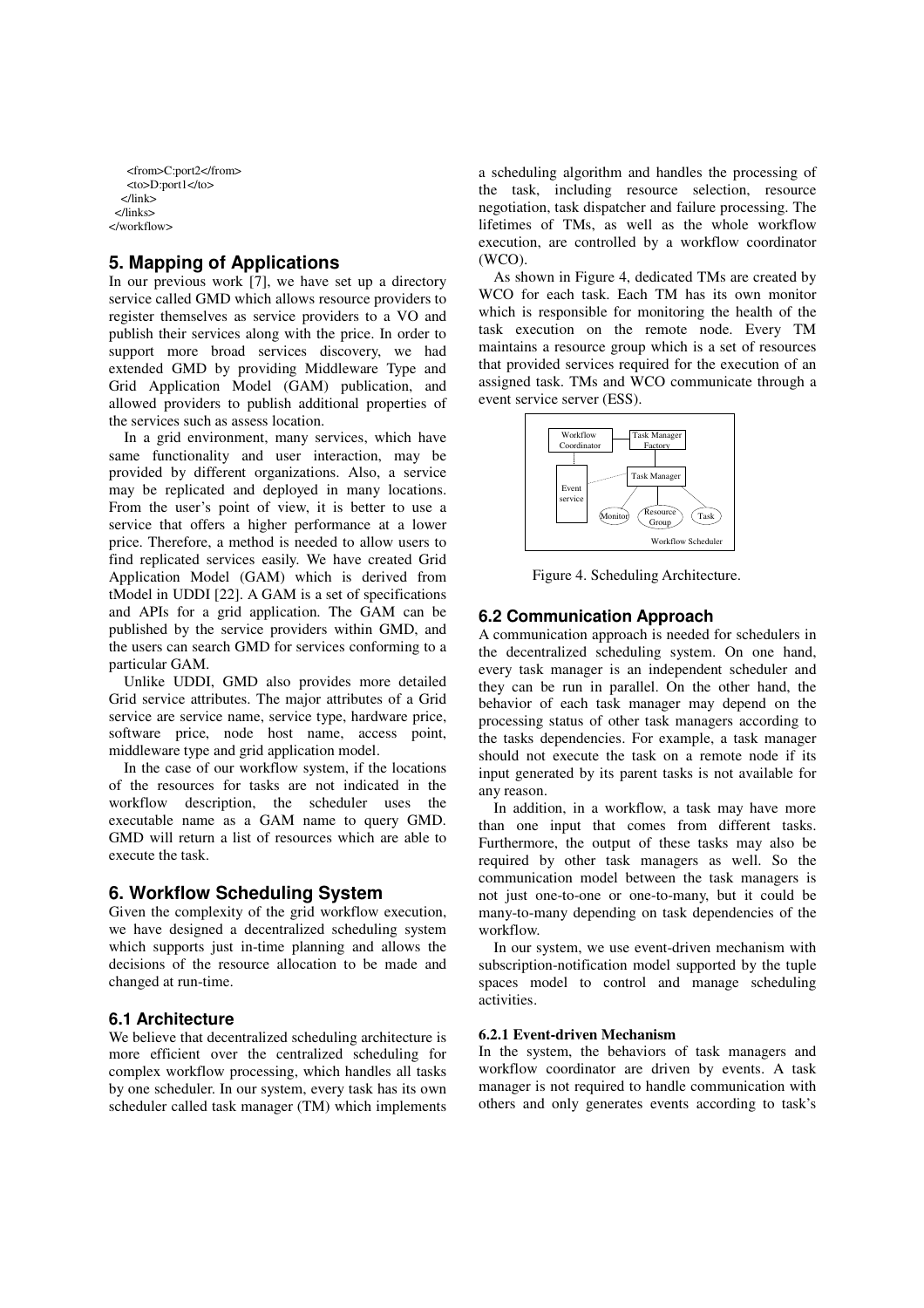processing status. At the same time, the task managers take actions only according to occurred events without concern for details of other task managers.

The event notification is based on subscription-notification model. WCO and TMs just subscribe the events of interest after activation, and then they can do whatever they want. When a subscribed event occurs, they will be informed.

The benefit of the event-driven mechanism is it provides a loosely-coupled control; hence the design and development of the system are very flexible.

#### **6.2.2 Event Exchange and Tuple Spaces**

Where to put event messages and how to get event messages needs to be addressed. We have utilized tuple spaces to exchange events.

The tuple space model originated at Yale with the Linda system [25][26][27]. A tuple is simply a vector of typed values (Fields). A tuple space is a collection of tuples which can be shared by multi-parties by using operations such as read, write and delete. In our work, we have leveraged IBM's recent implementation of tuple spaces called TSpaces [28] to be ESS.

We defined three type event tuples: task status event, output event and job status event. Task status events sent by the TMs to inform the status of task managers. Output events are sent by TMs to announce that its output is ready along with location of its storage. Job status events are used to indicate the execution status of jobs on remote grid nodes. A job is a unit of work a TM sends to a grid node, one task may create more than one job.

As illustrated in Figure 5, TMs inform each other and communicate with WCO through ESS. For example, TMs put their task execution status (e.g. executing, done, failure) into ESS, and then ESS notifies WCO. Every executed TM subscribes its input events generated by TMs of its parent's tasks. Once a TM sends an output event to ESS, ESS notifies corresponding children TMs immediately.



Figure 5. Event-driven Mechanism.

The other benefit from using tuple spaces is: additional components are easy to plug in. For example, a monitoring portal, can subscribe status event from tuple spaces without modifying scheduling system.

#### **6.3 State Transition**

The state transition of WCO is illustrated in Figure 6. WCO registers to ESS and start TMs of first level tasks, and then monitor activated TMs. Upon receiving execution status from a TM, WCO starts the TMs of its children tasks. If WCO receives a status *done* event, it checks whether other TMs are still running. If so, WCO goes back to *monitoring*, otherwise it exits. If WCO receives a failed event from a TM, it goes to *failure processing*, and then ends.



Figure 6. State Transition of WCO.

The state transition of TMs is illustrated in Figure 7. TM registers its output events generated by its parent tasks and waits for the output events, when an event comes; TM goes to *event processing* state which records the information of input data. If any other input data is still not available, TM goes back to *wait* state; otherwise, it transfers to the *resource matching* state. In *resource matching*, it takes a resource from resource group which is created by querying GMD. If a suitable resource is available, TM submits job to the resource and then monitors the status of job execution on the remote resource. If the execution failed, TM goes to *resource matching* again and takes another resource from resource group and then submits job to it. If there is no available resource, TM ends.



Figure 7. State Transition of TM.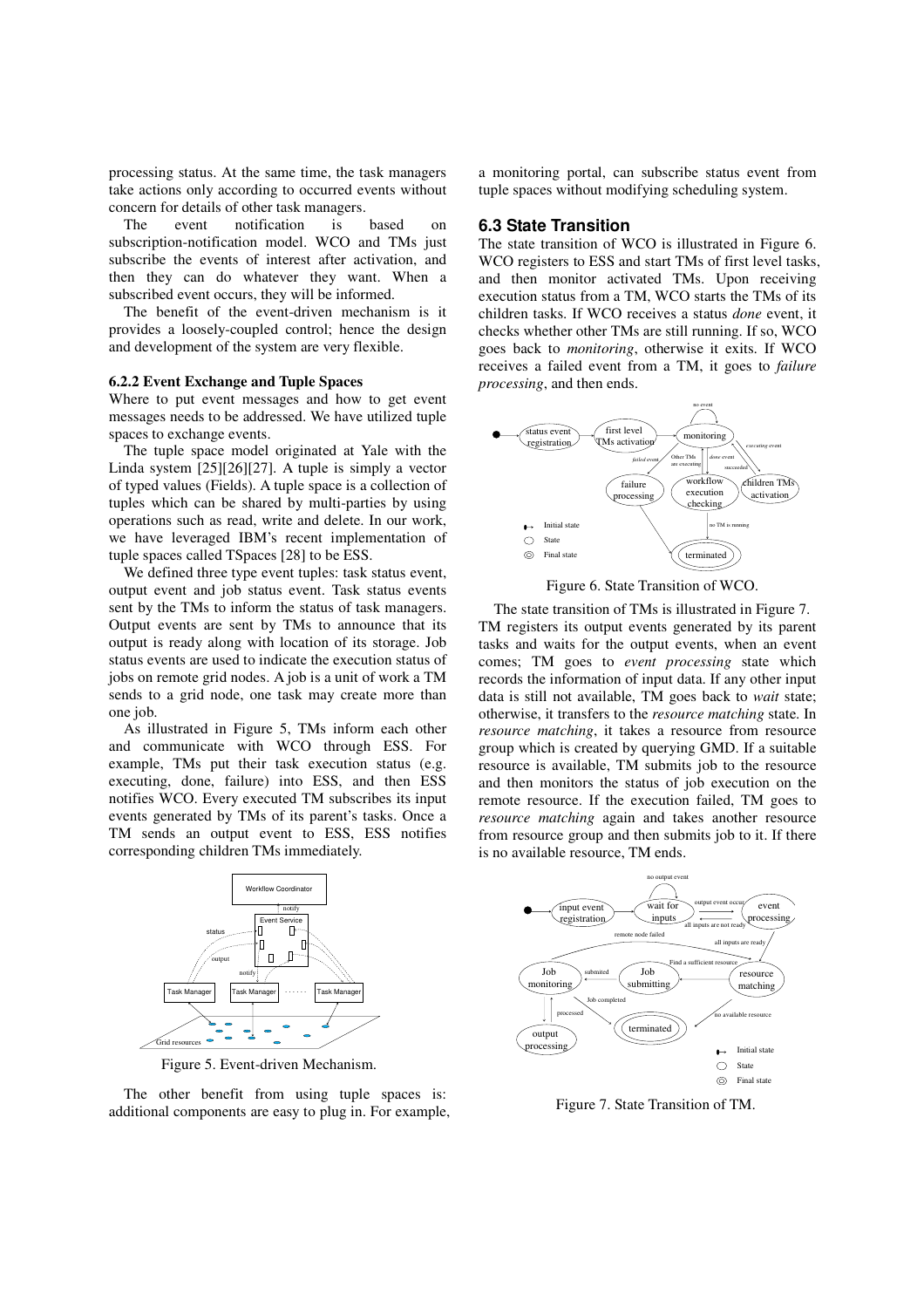

#### **6.4 Interaction**

The interactions between the WCO, TMs, ESS and remote resources are illustrated in Figure 8. Firstly, WCO needs to register to ESS and subscribe the events of task execution status. And then WCO activates task managers of first level tasks, in the example, only one TM1. After TM1 finishes the preprocessing of the task execution, it sends a message to ESS saying "*I am executing the task*". ESS informs the WCO and WCO activates TMs of children tasks of TM1, namely TM2 and TM3 in this example. The inputs of the task of TM2 and TM3 rely on the output of the task of TM1, so TM2 and TM3 register to ESS and listen to its output events. Once TM1 identifies a suitable resource, it submits task to that resource. As soon as TM1 knows the output of the task, it informs TM2 and TM3 through ESS, saying *"my output of port No. x is ready and its location is xxxx"*. If all input data of the task of TM2 and TM3 are ready, TM2 and TM3 reports execution status to ESS, and then proceeds to the execution of their tasks. After WCO receives the notification of the execution of TM2 and TM3, WCO will activate their children task managers, so they can begin to listen to their inputs and prepare task execution. This process will be continued until the end of workflow execution.

# **7. Objected Oriented Implementation**

The basic technologies used in our WFEE implementation are Java and IBM TSpaces [26][28] apart from grid technologies mentioned earlier.

#### **7.1 Design Diagram**

The class design diagram of WFEE is shown in Figure 9. XMLParsingToModel parses XML formatted workflow description into java objects which are instances of class of Task, Port, DataConstraint. These objects are collected by WorkflowModel. WorkflowModelToDiGraph converts WorkflowModel into directed graph represented by class DiGraph which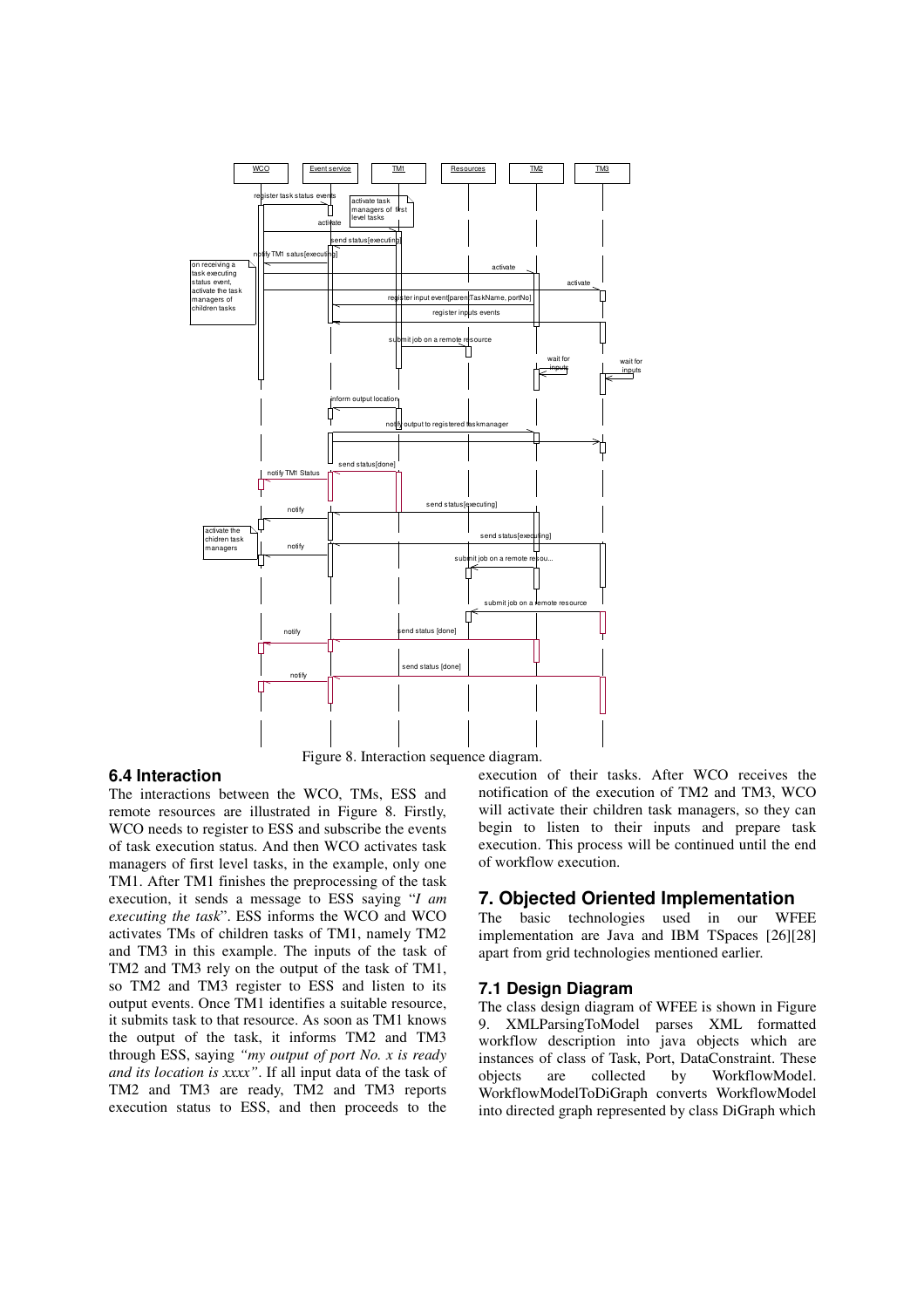

Figure 9. Class Diagram of WFEE.

| <b>Event name</b> | <b>Field1</b> | Field2   | <b>Field3</b> | <b>Tuple template for registration</b>                  |
|-------------------|---------------|----------|---------------|---------------------------------------------------------|
| task status event | task No.      | "status" | value         | new Tuple(new Field(String), status, new Field(String)) |
| output event      | task No.      | port No. | value         | new Tuple(taskNo, portNo, new Field(String))            |
| job status event  | iob No.       | task No. | value         | new Tuple(new Field(String), taskNo, new Field(String)) |

Table 1. The Format of Events.

encompasses many GraphNode objects. An instance of GraphNode recodes its parent nodes and children nodes. WorkflowCoordinator creates and controls the instantiation of TaskManager according to the graph node dependencies. Job class presents a unit work assigned to a Grid resource. Every job has a monitor implemented by JobMonitor to monitor job execution status on the remote node. In order to extend WFEE to support multiple Grid middleware, we abstract class *Resource* and *Dispatcher* which provides interfaces to interact with Grid resources.

#### **7.2 Event Messages**

There are three types of event tuples whose format is shown in Table 1. Task status event is sent by TMs and WCO use it to control TMs activation. The first field is the ID of the task, second field is string "status" to indicate the type of tuple for the registration purpose, and third field gives the value of status.

TMs need output events sent by their parent TMs to know whether their inputs are available. Task ID is given in the first field, second field is port No. and third field is the location of output.

Job status events are sent by the job monitor. Every job status event gives job ID and its task ID with status value. TMs make decisions according to the job events. For example, when a job is failed, the TM can reschedule this job to another resource in the resource group.

The tuple templates are used for subscribing to the

corresponding event. For example, registration to the tuples whose second field is a string "status" can receive all task status events.

### **8. Experiments**

We tested WFEE by creating a synthetic applications/workload that attempted to simulate a real workflow. We used Australian Belle Grid test-bed resources located in Sydney, Canberra, and Melbourne (see Table 2). The synthetic programs we created for experiments are *xcalc*, *ycalc*, *addcalc* and *merge*. Basically, *xcalc*, *ycalc* and *addcalc* programs execute mathematical functions and have varying computation complexity based on the values of two inputs. The inputs of these three programs have different formats; both inputs of the *xcalc* are parameter type; *ycalc* has one file type input and one parameter input, while *addcalc* has two file type inputs. They all save the result in a file. The *merge* program merges three input files into one file.

We have created a multi-stage workflow shown in Figure 10. The result output *Fa* of task A is needed by tasks B, C and D. The tasks E, G and F depend on the output from B, C and D. Finally the results of E, G and F are merged together by the task H. The program that tasks used and their input and output information are shown in Table 3 with the execution time when run independent of each other on belle.cs.mu.oz.au node.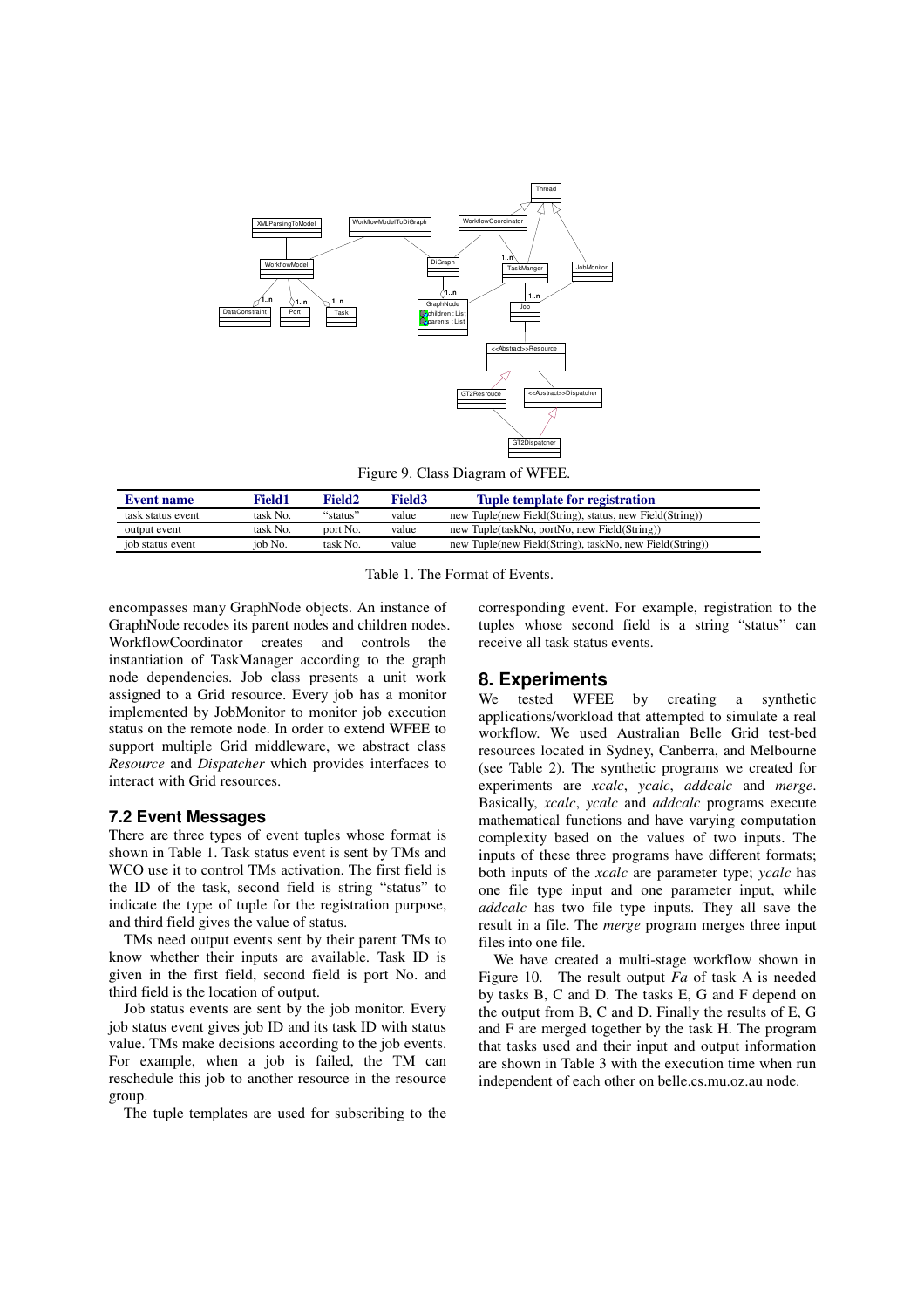

| <b>Node</b>               | Type               | CPU | Location  |
|---------------------------|--------------------|-----|-----------|
| belle.cs.mu.oz.au         | <b>IBM</b> eServer |     | Melbourne |
| belle.anu.edu.au          | <b>IBM</b> eServer |     | Canberra  |
| belle.physics.usyd.edu.au | <b>IBM</b> eServer |     | Sydney    |
| fleagle.ph.unimelb.edu.au | РC                 |     | Melbourne |

Table 2. Test-bed Machine List in Australia.

Figure 10. Workflow Diagram of the Experiment.

| Task           | Program | Input 1                               |          | Input 2   |                | Output |          | Time      |
|----------------|---------|---------------------------------------|----------|-----------|----------------|--------|----------|-----------|
|                |         | type                                  | value    | type      | value          | type   | value    |           |
| $\overline{A}$ | xcalc   | parameter                             | 3        | parameter | 4              | file   | 0121869  | 3m59.849s |
| B              | ycalc   | file                                  | 0.121869 | parameter | $\overline{4}$ | file   | 0.071878 | 3m59.997s |
| C              | ycalc   | file                                  | 0.121869 | parameter | 5              | file   | 0.089274 | 4m59.997s |
| D              | ycalc   | file                                  | 0.121869 | parameter | 6              | file   | 0.106644 | 5m59.997s |
| Е              | addcalc | file                                  | 0.071878 | file      | 0.089274       | file   | 0.002813 | 4.996s    |
| F              | addcalc | file                                  | 0.089274 | file      | 0.106644       | file   | 0.003116 | 5.996s    |
| G              | addcalc | file                                  | 0.071878 | file      | 0.106644       | file   | 0.003419 | 5.996s    |
| H              | merge   | merge three input files into one file |          |           |                | 0.005s |          |           |
| <b>Total</b>   |         |                                       |          |           |                |        | 19m13s   |           |

Table 3. Task Details and the Execution Time on belle.cs.mu.oz.au.

We initiated the workflow execution on a resource located in Melbourne and workflow tasks are distributed to resources located in Sydney, Canberra and Melbourne. We registered the details of the deployed applications such as access point, middleware type within GMD. Figure 11 presents the definition of task C, D and F with the data flow between them defined in the datalink tag. Task C is specified to execute on belle.anu.edu.au. As there is no location defined for task D, the WFEE locates it by querying GMD at run time.

The start time of submitting tasks on the discovered remote nodes and end time of the task execution for each task are shown in Table 4. Its process diagram is illustrated in Figure 12. After completion of task A, the children tasks B, C and D were run in parallel. The task E started earlier than G and F, since they had to wait for completion of D.

The start time we measured is the time TM started to submit job to a remote resource. Theoretically, after task A finishes, its children tasks should be submitted immediately, however, there are some time intervals between the parent tasks end time and children task start time. That gap can be regarded as due to WFEE<br>running overhead, including Tuple-space overhead, including Tuple-space communication delay, event notification process, GMD query delay and event processing. However, compared to the running time of tasks, the gap is insignificant.



Figure 11. XML workflow description for C, D and F.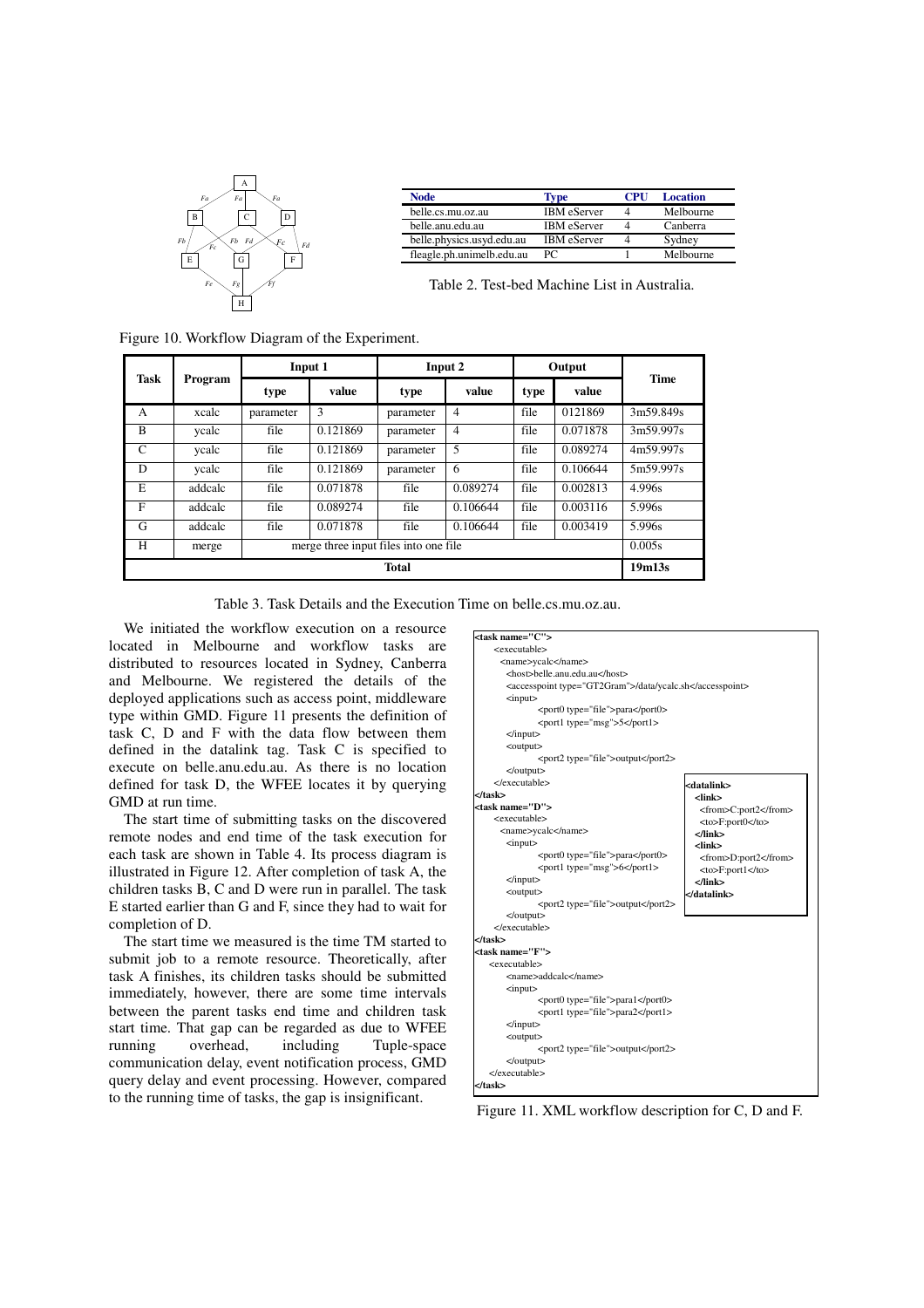| <b>Task</b> | Node                       | <b>Start</b><br>time<br>(min) | End<br>time<br>(min) | Time<br>(min) |
|-------------|----------------------------|-------------------------------|----------------------|---------------|
| A           | belle.cs.mu.oz.au          | $\theta$                      | 4.137                | 4.137         |
| в           | belle.cs.mu.oz.au          | 4.169                         | 8.822                | 4.652         |
| C           | belle.anu.edu.au           | 4.174                         | 9.66                 | 5.486         |
| D           | belle.physics.usy          | 4.281                         | 10.684               | 6.403         |
|             | d.edu.au                   |                               |                      |               |
| E           | belle.anu.edu.au           | 9.669                         | 10.097               | 0.427         |
| F           | belle.physics.usy          | 10.708                        | 11.145               | 0.436         |
|             | d.edu.au                   |                               |                      |               |
| G           | belle.cs.mu.oz.au          | 10.688                        | 11.152               | 0.463         |
| Н           | belle.cs.mu.oz.au          | 11.172                        | 11.394               | 0.222         |
|             | <b>WFEE Execution time</b> | 0                             | 11.394               | 11.394        |

Table 4. Concurrent Workflow Execution on Grid Resources.



Figure 12. Execution Progress.

We also simulated a dynamic environment for WFEE. After we started WFEE again, we moved the application for task D and F from belle.physics.usyd.edu.au to fleagle.ph.unimelb.edu.au and updated the entries in GMD. We accomplished updates before D and F execution. At the time of D and F execution, the TMs of D and F discovered the new location and submitted to fleagle.

From the results of serial and parallel execution of workflow, it can be observed that in some cases the execution of a task on a remote node takes more time. This is mainly due to overhead involved in initiating remote execution and transmission of inputs and outputs between user and remote nodes. However, we notice that the total time of running all tasks on one machine in serial (19min 13sec) is larger than concurrent execution on distributed grid resources (11 min 23sec).

The experiment proves that WFEE can discover resources at run time, execute distributed installed applications in parallel and sequence, and transfer input and output data for applications automatically. Thus, new application services can be derived by composing standalone distributed resources using WFEE. Additionally, high throughput can be achieved by taking advantage of distributed computational resources.

### **9. Conclusion and Future Work**

In this paper, we presented our current work for the Grid workflow enactment engine. The new contribution of the work is that it provides decentralized just-in-time scheduling which can adapt to heterogeneous and dynamic grid environments. Using tuple spaces model, event-driven mechanism and subscription-notification<br>approach makes the workflow execution workflow loosely-coupled and flexible. We also achieved services discovery at run-time by using Grid Market Directory. WFEE links geographically distributed standalone applications and takes advantage of distributed computational resources to achieve high throughput. Also the intermediated data can be transferred between Grid nodes automatically.

We have integrated our WFEE into a grid middleware – Globus 2.4 for remote job execution. Basic XML based data flow language is also provided for end users.

Our future work will focus on workflow execution optimization. We will be extending resource allocation algorithms to support optimal and QoS (Quality of Service) requirements based scheduling, using computational economy. In addition, we are extending WFEE to support loop and advanced workflow control patterns whose requirements are derived from applications in biology and natural language processing domains.

#### **Acknowledgements**

We would like to thank Srikumar Venugopal, Chee Shin Yeo, Anthony Sulistio and Rob Gray for reviewing the paper. We also want to thank Baden Hughes and Kim Branson for providing workflow requirements of their applications in natural language engineering and molecular modeling.

The work presented in this paper is partially supported through the Australian Research Council Discovery Project grant and Storage Technology Corporation sponsorship of Grid fellowship.

#### **References**

- [1]. I. Foster and C. Kesselman (editors), *The Grid Blueprint for a Future Computing Infrastructure*, Morgan Kaufmann Publishers, USA, 1999.
- [2]. JunWei Cao, et al., *GridFlow: Workflow Management for Grid Computing*, 3rd International Symposium on Cluster Computing and the Grid*,* May 12 - 15, 2003 Tokyo, Japan.
- [3]. Giacomo Piccinelli, *Workflow for a Grid of Services*, http://www.cs.ucl.ac.uk/staff/G.Piccinelli /GridWorkflow.pdf
- [4]. I. Foster, C. Kesselman, S. Tuecke, *The Anatomy*